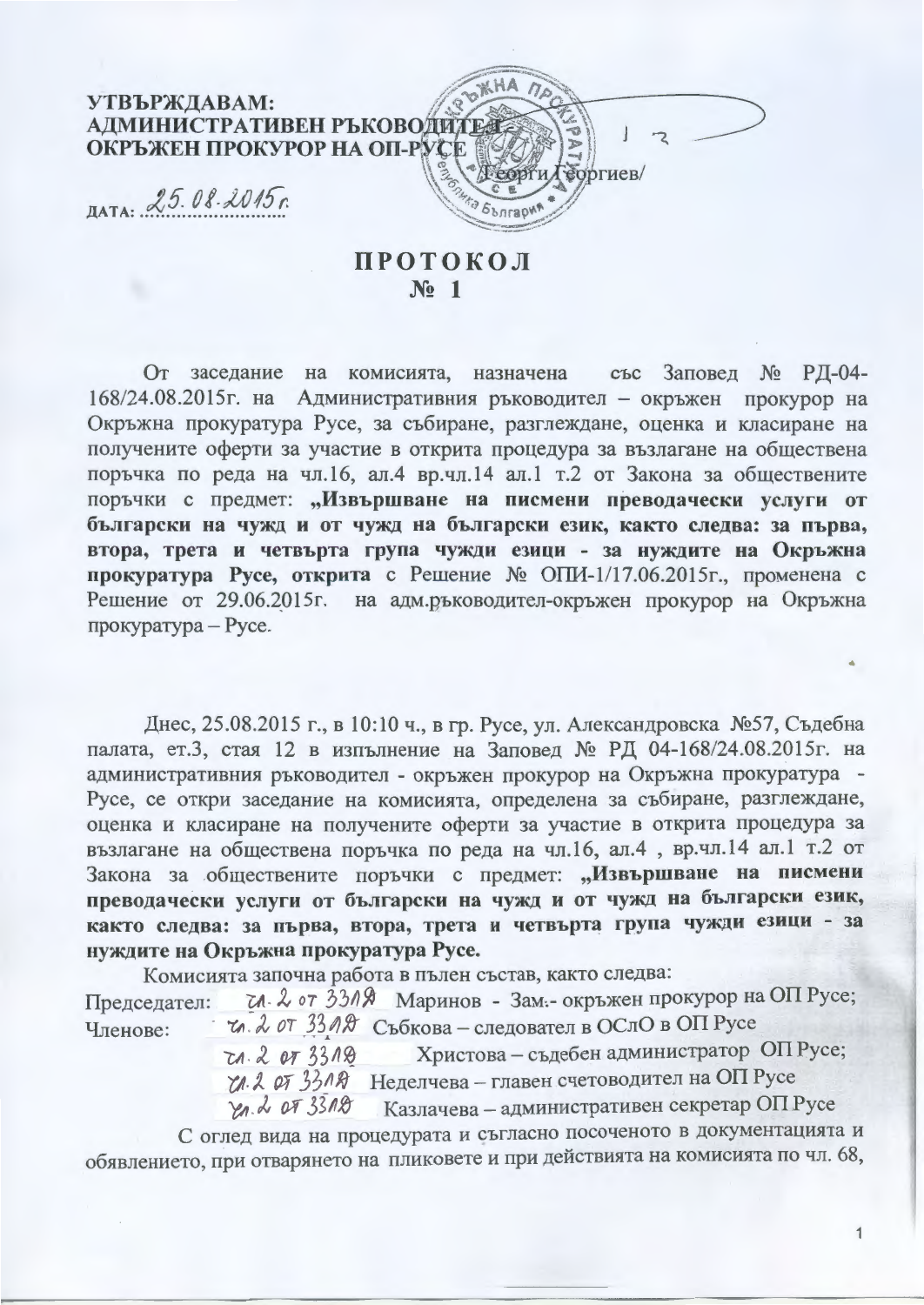ал. 1 от ЗОП - с цел гарантиране на възможността да присъстват участниците в процедурата или техни упълномощени представители, в 10:10 ч. на 25.08.2015г. комисията извърши проверка и констатира, че пред стая 12, ет. 3 в Съдебната палата няма представители на: "Митра Транслейшънс" ООД и "Орхидея-94" ООД, при което комисията вписа констатираното в списък на участниците в откритата процедура за възлагане на обществена поръчка, открита с Решение № ОПИ-1/17.06.2015г., променена с Решение от 29.06.2015г. на адм.ръководителокръжен прокурор на Окръжна прокуратура - Русе.

На председателят на комисията беше докладван списък на фирмите подали оферти, от които е видно, че в срока за получаването им са постъпили 2 (два) броя оферти за участие от следните участници:

1. "Митра Транслейшънс" ООД, оферта с вх. № 1499/15 от 18.08.2015г., получена в 10:48 часа.

2. "Орхидея-94" ООД, оферта с вх. № 1506/15 от 19.08.2015г. получена в 9,21 часа.

Констатирано бе, че всички членове на комисията са попълнили, подписали и представили декларация по чл. 35, ал.1 и 2 от ЗОП - че нямат материален интерес от възлагането на обществената поръчка на определен кандидат или участник; че не са "свързани лица" с кандидат или участник в процедурата или посочени от него подизпълнители, или с членове на техните управителни или контролни органи; че нямат частен интерес по смисъла на ЗПУКИ от възлагането на обществената поръчка; че не са участвали като външни експерти в изготвянето на техническите спецификации в методиката за оценка на офертата; че ще пазят в тайна обстоятелствата, които са узнали във връзка със своята работа в комисията.

Обявено бе, че решенията на комисията, в рамките на нейната компетентност се вземат с мнозинство /50%+1 глас/, като се изчислява от пълния състав на комисията. Всеки член има право да подпише протокола с особено мнение, като задължително излага мотивите за това в отделен документ неразделна част от протокола. Работата на комисията се отразява в протокол, който се подписва от всички членове на комисията, включително и от тези, които са изразили особено мнение.

Комисията констатира, че са представени 2 броя оферти от участници, както следва: 1. "Митра Транслейшънс" ООД, оферта с вх. № 1499/15 от 18.08.2015г., получена в 10:48 часа.

2. "Орхидея-94" ООД, оферта с вх. № 1506/15 от 19.08.2015 г. получена в 9:21 часа, както и че на публичното заседание на комисията не присъстват представители на участниците.

Председателят на комисията обяви дневния ред на заседанието:

1. Определяне на техническите функции на членовете на комисията по чл.68 от ЗОП.

2. Отваряне на пликовете с офертите по реда на тяхното постъпване и на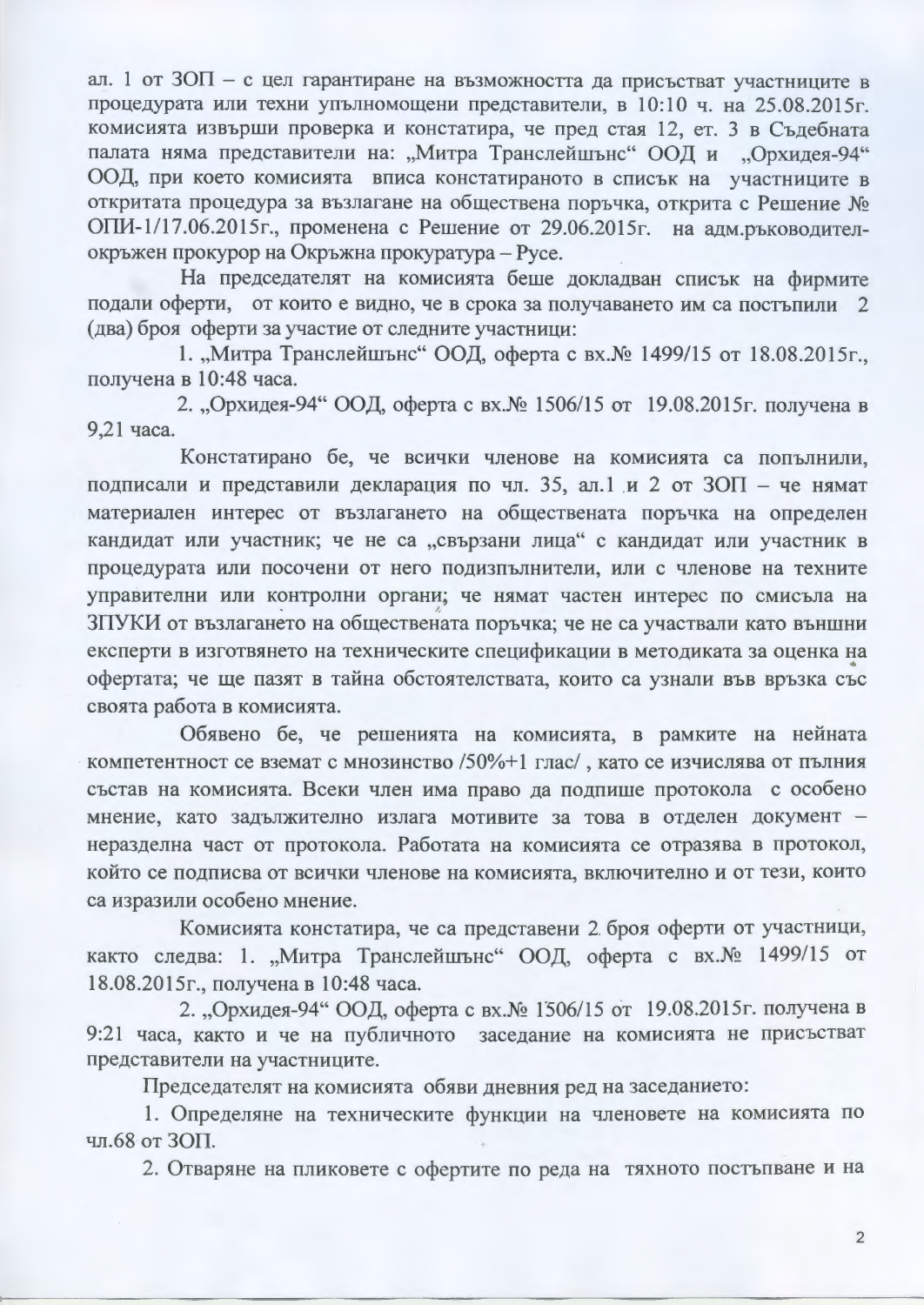регистрирането им в служба "Регистратура и деловодство" на ОП - Русе и проверяване наличието на три отделни запечатани плика, съгласно чл.68 ал.1ал.6 от ЗОП.

3. Подписване на пликове № 3 на участниците от трима членове на комисията.

4. Отваряне на пликове № 2 на участниците и подписване на всички документи, съдържащи се в тях от трима членове на комисията.

5. Отваряне на пликове № 1, оповестяване на документите и информацията, които те съдържат и проверка на съответствието им със списъците по чл.56 ал.1, т.14 от ЗОП.

Дневният ред бе гласуван единодушно от членовете на комисията.

ГЛАСУВАЛИ: "ЗА" - 5 членове

## "ПРОТИВ" – няма "ВЪЗДЪРЖАЛИ СЕ" - няма

Комисията избра:

За секретар-протоколчик - т. 2 от 33/12 Казлачева;

За показване целостта и отварянето на пликовете (пакети)с постъпилите оферти - д. 2073 ЖНеделчева;

За подписване на плик № 3 и документите, съдържащи се в плик № 2 -Сл. 2 от 3319 Събкова, гл. 2 07 33112 Христова и гл. 2 07 34 Неделчева.

За отваряне на плик № 1, оповестяване на документите, съдържащи се в него и проверка на съответствието им със списъците по чл.56, ал.1 т.14 от ЗОП е избрана Светла Неделчева.

ГЛАСУВАЛИ: "ЗА" - 5 членове

"ПРОТИВ" - няма "ВЪЗДЪРЖАЛИ СЕ" - няма

Председателят на комисията обяви пред членовете списъка на подадените оферти по реда на тяхното постъпване и регистриране в служба "Регистратура и деловодство" на Окръжна прокуратура - Русе.

Комисията пристъпи към отварянето на запечатаните пликове с офертите, както следва:

1. "Митра Транслейшънс" ООД

Избраният член на комисията отвори плика с офертата, представена в запечатан, непрозрачен, с ненарушена цялост плик и комисията констатира наличието на три отделни непрозрачни, запечатани, с ненарушена цялост плика, както следва:

Плик 1 с надпис "Документи за подбор" от фирма "Митра Транслейшънс" ООД;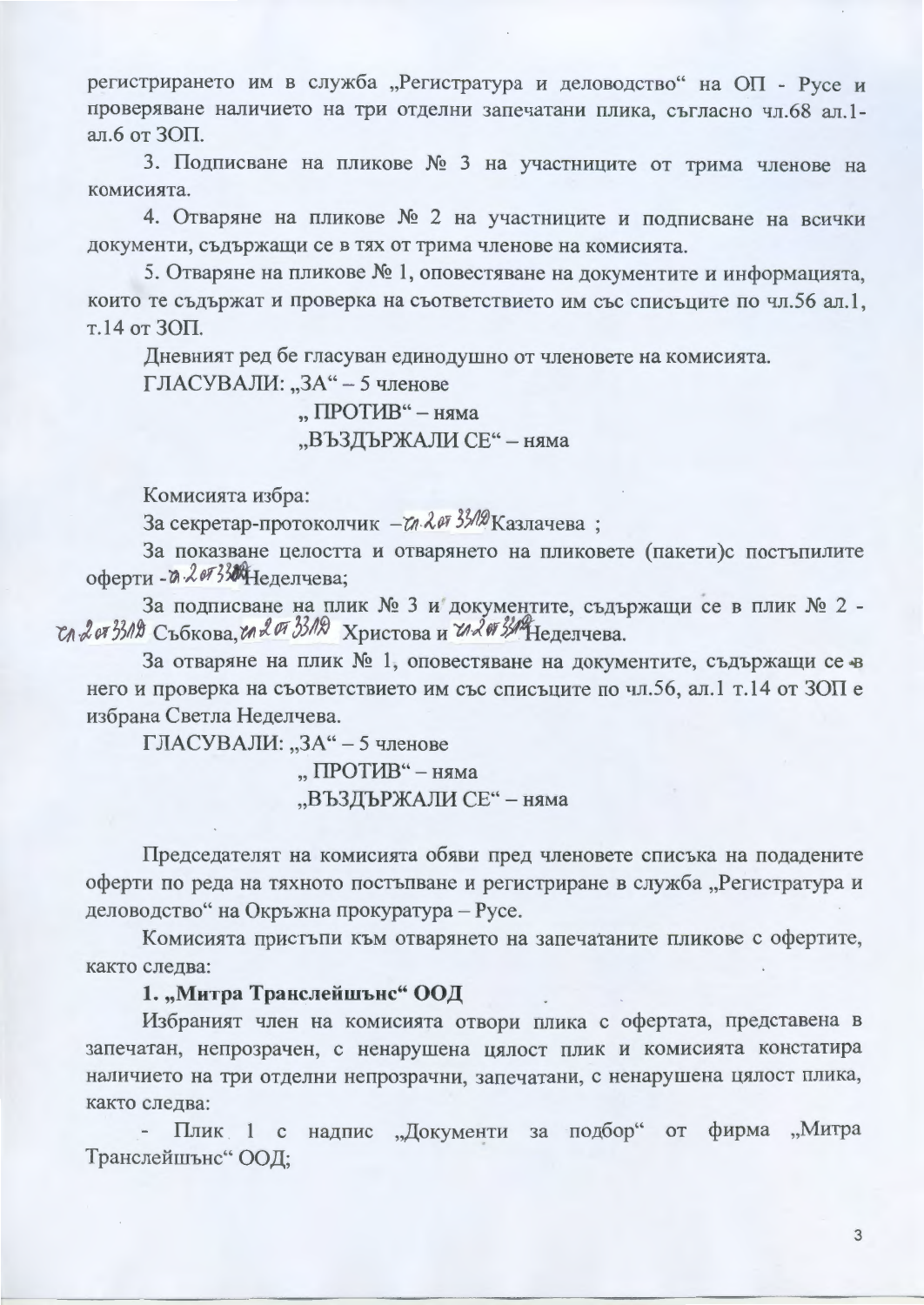Плик 2 с надпис "Предложение за изпълнение на поръчката" от фирма "Митра Транслейшънс" ООД;

Плик 3 с надпис "Предлагана цена" "Митра Транслейшънс" ООД.

Избраните членове на комисията в изпълнение на чл.68, ал.4 от ЗОП подписаха плик №3 на участника.

Избраният член на комисията отвори плик № 2 на участника, като в изпълнение на чл.68, ал.5 от ЗОП, избраните трима членове на комисията подписаха всички документи, съдържащи се в плика: Приложение №10, състоящо се от 6 листа.

Избраният член на комисията отвори плик № 1, като установи, че се съдържа 1 бр. прономерована папка, съдържаща 246 бр. листа.

Определеният член на комисията оповести документите и информацията съдържащи се в него и комисията провери съответствието със списъка по чл.56 ал.1 т.14 от ЗОП и установи, че няма различия.

## 2. "Орхидея-94" ООД

Избраният член на комисията отвори плика с офертата, представена в запечатан, непрозрачен, с ненарушена цялост плик и комисията констатира наличието на три отделни непрозрачни, запечатани, с ненарушена цялост плика, както следва:

- Плик 1 с надпис "Документи за подбор";

- Плик 2 с надпис "Предложение за изпълнение на поръчката";

- Плик 3 с надпис "Предлагана цена".

Избраните членове на комисията в изпълнение на чл.68, ал.4 от ЗОП подписаха плик №3 на участника.

Избраният член на комисията отвори плик № 2 на участника, като в изпълнение на чл.68, ал.5 от ЗОП, избраните трима членове на комисията подписаха всички документи, съдържащи се в плика: 1 брой бял празен лист формат А4, Приложение №10, състоящо се от 16 листа, Декларация за конфиденциалност по чл.33, ал.4 от  $3$ ОП - 1 лист.

Избраният член на комисията отвори плик № 1, като установи, че се съдържа 1 бр. прономерована папка-класьор, съдържаща 369 бр. листа.

документите  $\mathbf{M}$ Определеният член комисията оповести на информацията съдържащи се в него и комисията провери съответствието със списъка по чл. 56, ал. 1, т. 14 от ЗОП и установи, че има различия - описаните в т.10.7 от списък на документите съдържащи се в офертата по чл. 56, ал. 1, т. 14 -"Декларации от преводачи за опит" са представени като заверени ксерокопия, а не като оригинали - както са описани от фирма "Орхидея-94" ООД;

След извършването на действията по чл. 68, ал. 4 и чл. 68, ал. 5 от Закона за

 $\overline{4}$